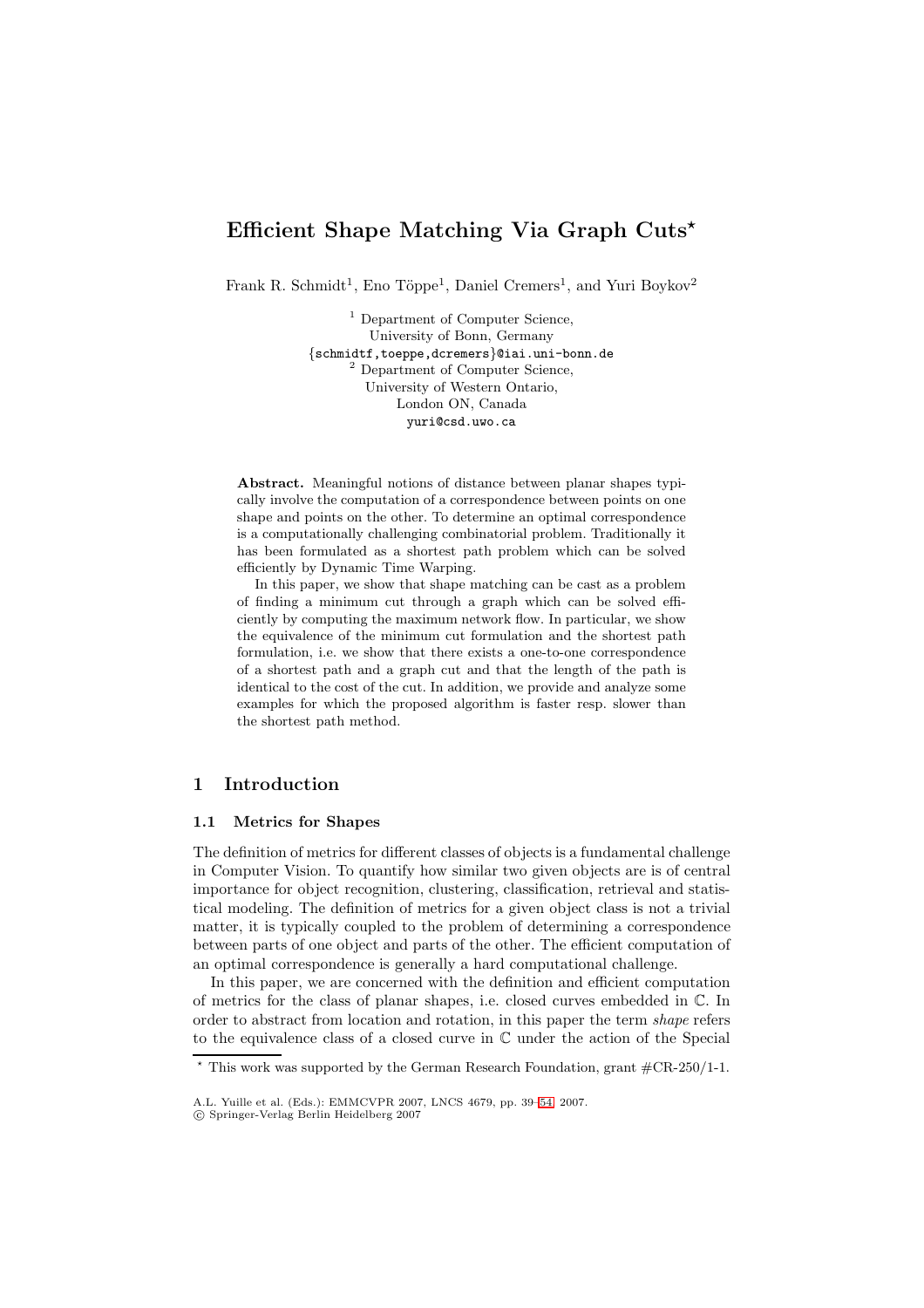#### 40 F.R. Schmidt et al.

Euclidean group  $SE(2)$ . Thus, two curves have the same shape if one can be transformed into the other by rotation and translation.

Yet, how do we quantify the distance between two shapes if they are not identical, i.e. if one curve cannot be obtained by rotation and translation of the other? To merely compute the  $L_2$ -distance between the two curves (up to rotation and translation) will generally not lead to a distance that is consistent with human notions of shape similarity. To mimic human notions of similarity, one needs to take into account that a shape consists of several parts which may be dislocated, articulated or missing from one shape to the other. The computation of the shape distance will then require to robustly match respective points of one curve to points of the other. To propose a novel framework for shape matching which allows to efficiently compute this correspondence is the key contribution of this paper.

#### **1.2 Related Work and Contribution**

The study of shape and shape similarity has a long tradition going back to works of Galilei [8] and Thompson [21]. From a wealth of literature on shape and shape metrics, we will merely discuss a few more closely related works. A review of the history of shape research can be found in [5]. A mathematical definition of shape as the equivalence class under a certain transformation group goes back to Kendall [[13\]](#page-14-0). A shape metri[c ba](#page-15-0)sed on the computation of elastic deformations between two shapes was developed in [3]. There exist numerous shape descriptors which capture the local shape by means of d[iff](#page-14-1)erential or integral invariants, the most commonly considered descriptor being curvature [17]. For a detailed discussio[n o](#page-15-1)f different kinds of invariants we refer to [15].

In this work, we are not focused [on](#page-14-2) the introduction of new invariants, but rather on the question of how to efficiently compute a matching given any local shape descriptor. Ideally the matching should aim at puttin[g in](#page-15-2) correspondence points on each shape that have similar local descri[ptor](#page-15-3)s, at the same time it should penalize local stretching or shrinking of one curve with respect to the other. Traditionally this shape matching has been cast as a shortest path problem through a two-dimensional planar graph, the edge weights of which incorporate the distance of the local descriptors and a penalty for local stretching [16,10,3,2,9,14,22,19,18]. While a shortest path through the respective graph can be computed efficiently using *Dynamic Time Warping* (DTW), one of the key drawbacks of this approach is that Dynamic Time Warping requires a corresponding point pair for initialization. The most current methods therefore apply [DT](#page-15-4)[W](#page-14-3) [fo](#page-14-2)[r](#page-14-4) [al](#page-14-5)[l p](#page-15-5)[oss](#page-15-6)[ible](#page-15-7) [in](#page-15-8)itial correspondences, and then select the minimum of all computed shortest paths as the distance between the two shapes. More efficient formulations were proposed in [19,1].

In this work, we will cast the shape matching problem as a problem of finding the minimum cut through a graph. In contrast to the shortest path formulation, the graph cut approach does not require a separate optimization over the initial correspondence. Wh[ile](#page-15-7) [th](#page-14-6)e graph cut method has recently obtained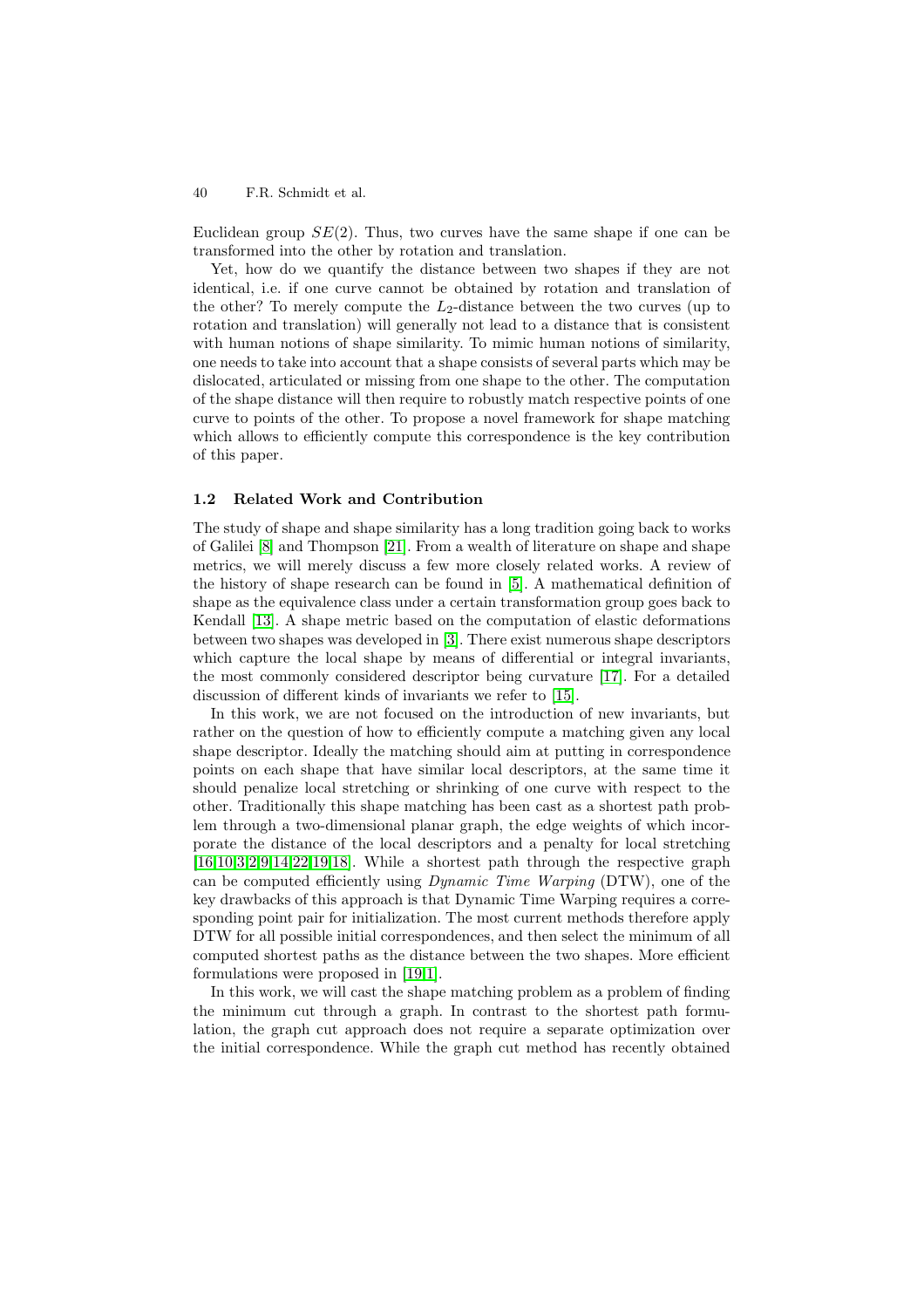considerable attention in the Computer Vision community, it has been mainly applied to the problems of image segmentation and stereo reconstruction [11,12]. To the best of our knowledge, the idea of shape matching using graph cuts is new.

In the next section, we will construct a graph such that the matching of two shapes is equivalent to a cut through the graph. As a consequence, a[n o](#page-14-7)[pti](#page-15-9)mal matching can be computed by finding the minimal cut. In Section 3, we show the equivalence of the graph cut formulation with the traditional shortest path formulation. In Section 4, we present an integral descriptor to approximate the curvature. This descriptor provides a robust matching with respect to articulations and noise as we will show in Section 5. To analyze the runti[me,](#page-7-0) we compare an example for which the proposed method outperforms the shortest path method with an exam[ple](#page-9-0) of the opposite property and in Section 6, we provide a conclusion.

# **2 Shape Matching Via Graph Cuts**

In the following, we will cast the problem of matching two planar shapes as a problem of cutting an appropriate graph. First, we will present the connection between continuous matchings and cutting a cylinder into two different surfaces. Afterwards, we will formulate the cylinder as a graph and the matching problem as a graph cut problem.

## **2.1 Connection Between Matchings and Graph Cuts**

It is well known that the curvature of a curve  $c : \mathbb{S}^1 \to \mathbb{C}$  is invariant under rigid body motions. Thus, every *shape*  $\mathcal C$  is uniquely represented by its curvature function  $\kappa : \mathbb{S}^1 \to \mathbb{R}$ . The set of all shapes will form the *shape space* S which can formally be defined as the orbit space of all uniform embeddings  $\text{Emb}_u(\mathbb{S}^1,\mathbb{C})$ under the left action of the Special Euclidian Group SE(2).

Besides rigid body motions, other shape transformations are possible. In most applications, we want to detect local stretching or contraction. Hence, we are looking for a direct correspondence mapping which maps the points of one shape to the correspondent points of the other shape. Since the points of a shape form an arbitrary subset of the plane  $\mathbb{C}$ , it is easier to find the correspondence directly on the parameterization domain  $\mathbb{S}^1$  (cf. Figure 1).

To avoid self-occlusions during the matching process, a matching can be modeled via an orientation-preserving diffeomorphism  $m : \mathbb{S}^1 \to \mathbb{S}^1$  that maps points of the first parameterization domain to the corresponding points of the second parameterization domain. On the space of these [m](#page-3-0)atchings, we will define a functional  $E: \text{Diff}^+(\mathbb{S}^1) \to \mathbb{R}^+$  that measures the goodness of a matching. The goal of a matching algorithm is to find the minum of  $E$  which will mainly measure the  $L^2$ -distance of the curvature functions. But since any matching m allows to stretch and to contract a given shape until it fits to another shape, it is possible that a part of one shape collides to an arbitrary small interval on the other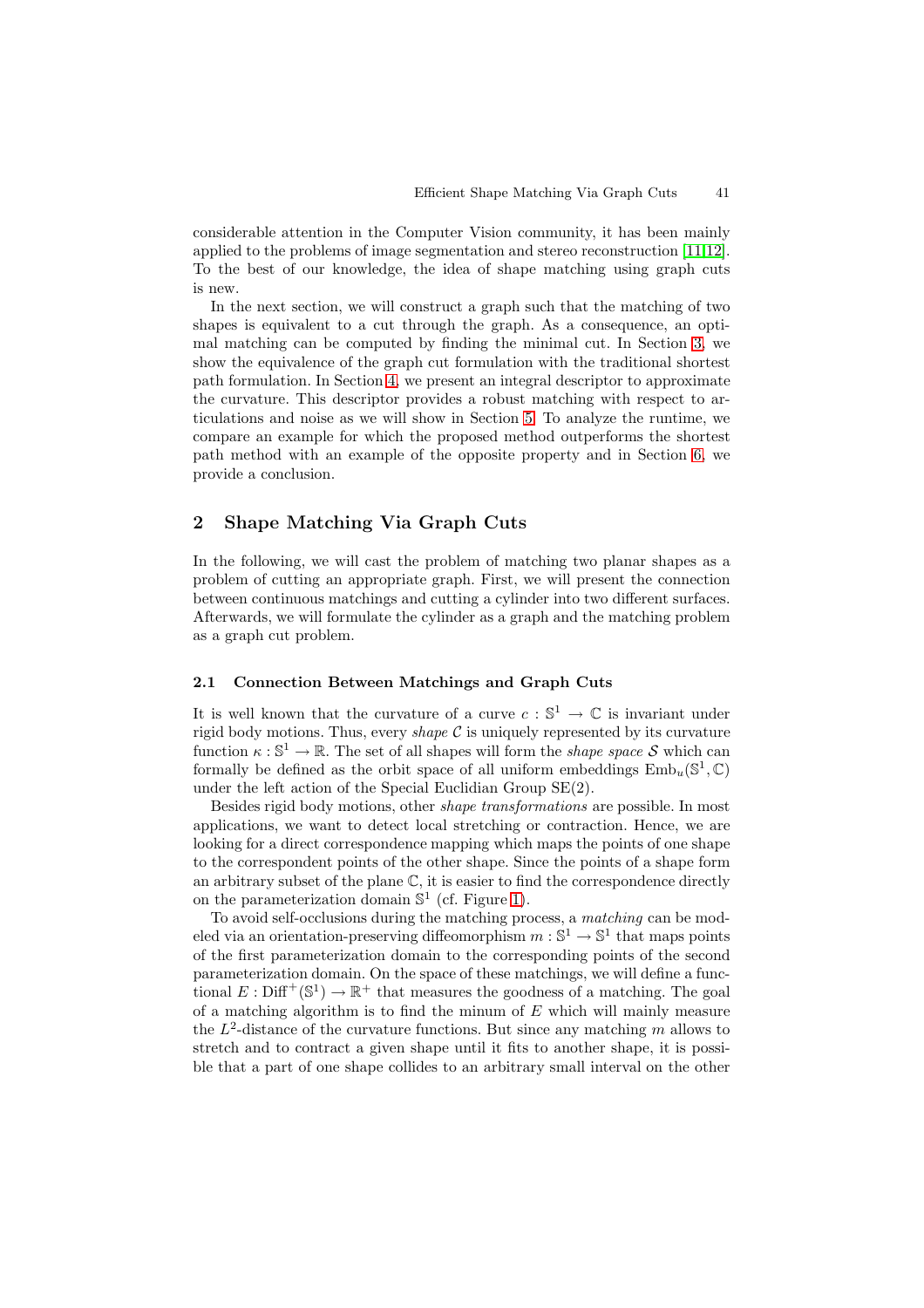

**Fig. 1. Matching and disparity function.** Left hand side: Matching two shapes amounts to computing a correspondence between pairs of points on both shapes. Right hand side: Instead of looking for a mapping  $M:\mathcal{C}_1\to\mathcal{C}_2$ , a matching  $m:\mathbb{S}^1\to\mathbb{S}^1$  is defined on the parameterization domain. The distance between  $s$  and  $m(s)$  defines the disparity function  $d : \mathbb{S}^1 \to \mathbb{R}$ .

<span id="page-3-0"></span>shape. To avoid this side effect, the elastic variation of a matching is penalized. Thus, we are interested in the following energy functional

$$
E(m) := \int_{\mathbb{S}^1} \left[ \kappa_1(s) - \kappa_2(m(s)) \right]^2 \sqrt{1 + m'(s)^2} \, ds + \alpha \cdot \int_{\mathbb{S}^1} |1 - m'(s)| \, ds.
$$

In most applications, we are interested in the disparity function  $d:[0;2\pi] \rightarrow$ R. This disparity  $d(s) := s - m(s)$  can be used to denote the displacement of each point on one contour when mapped to the other. (cf. Figure 1). The energy functional becomes with respect to  $d$  the energy functional that was used in  $[15]^{1}$ :

<span id="page-3-1"></span>
$$
E(d) := \int_{0}^{2\pi} \left[ \kappa_1(s) - \kappa_2(s - d(s)) \right]^2 \sqrt{1 + (1 - d')^2} \, ds + \alpha \int_{0}^{2\pi} |d'(s)| \, ds. \tag{1}
$$

In the following, the matching problem will be formulated as a disparity problem. Since a disparity d has the circle  $\mathbb{S}^1$  as parameterization domain and the real numbers R as image set, the graph  $\Gamma(d)$  of d is a closed curve on the cylinder  $\mathbb{S}^1 \times \mathbb{R}$ . We will call this cylinder the *disparity cylinder*.

On the other hand, the graph  $\Gamma(m)$  of a matching mapping  $m : \mathbb{S}^1 \to \mathbb{S}^1$ presents a loop on the torus  $\mathbb{S}^1 \times \mathbb{S}^1$ . Therefore, the question arises how the loop  $\Gamma(m)$  on the torus relates to the loop  $\Gamma(d)$  on the cylinder. To illustrate this connection, we present a geometrical approach to obtain the disparity cylinder. In Figure 2, the graph of the matching mapping id is represented by a *diagonal loop*. If we cut the given torus open along  $\Gamma(\text{id})$ , we obtain a cylinder with  $\Gamma(\text{id})$ as left and right boundary. These boundaries represent the graph of the disparity

<sup>&</sup>lt;sup>1</sup> While the authors of  $[15]$  implemented  $(1)$ , they omitted the scaling factor  $\sqrt{1 + (1 - d')^2}$  in their formulation. Moreover, they claimed to integrate the  $L^2$ distance of  $d'$  instead of the  $L^1$ -distance.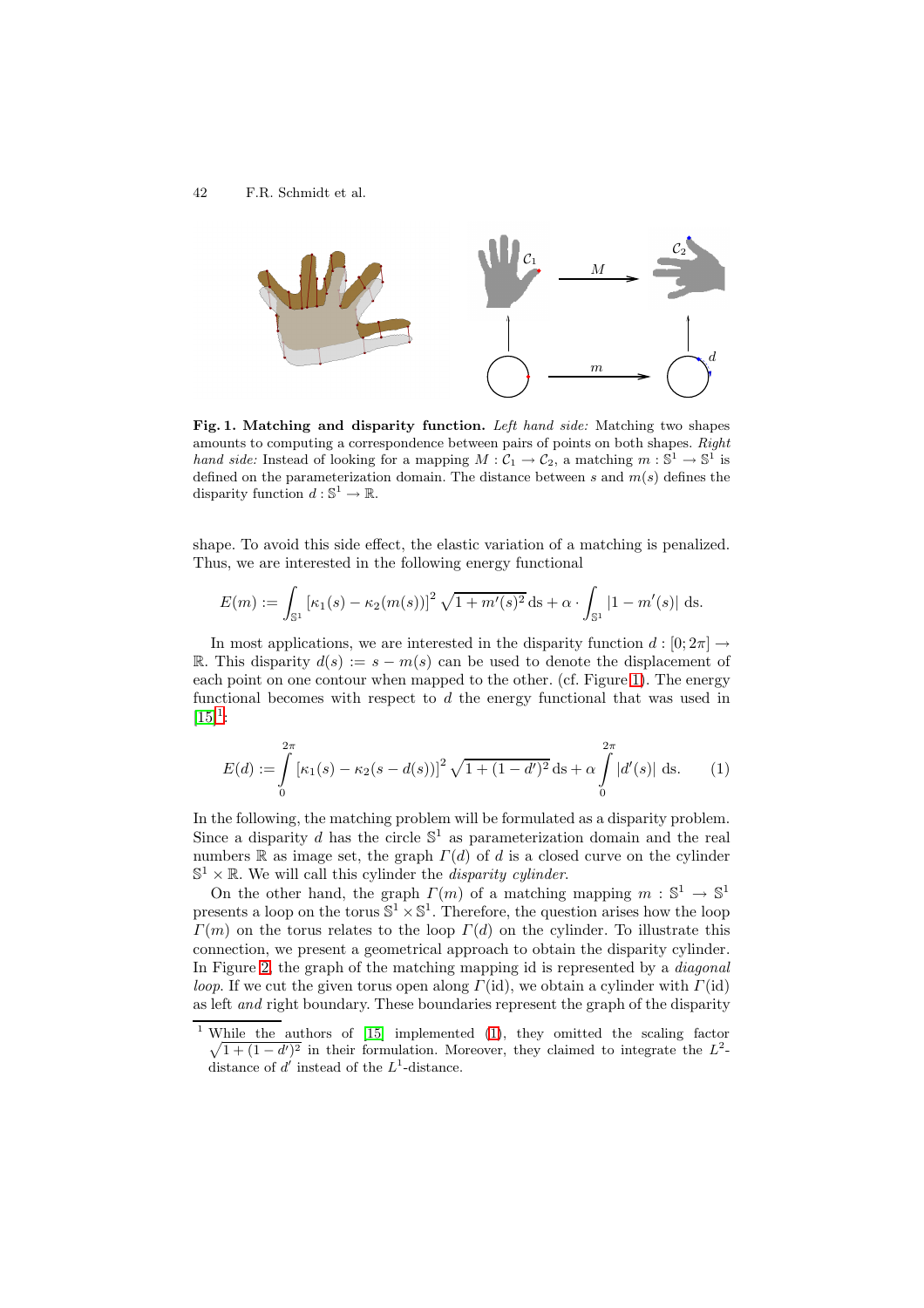

**Fig. 2. Disparity cylinder.** The two curves  $C_1$  and  $C_2$  are both parameterized over  $\mathbb{S}^1$ . The product space  $\mathbb{S}^1 \times \mathbb{S}^1$  of all possible correspondences forms a torus (left hand side of the top row). If we cut this torus open along the diagonal, we receive a cylinder of which a small patch is shown in the top row on the right hand side. Here every vertical row shows matchings of constant disparity which can be obtained by an  $s - t$ separating graph cut. To allow the dual edge set of a graph cut to pass through faces of constant disparity, we use a cylinder of which a small patch is shown in the bottom row on the right hand side.

<span id="page-4-0"></span>function  $d(s)=0$  and  $d(s)=2\pi$  respectively. Since we do not like to restrict the values of any disparity function to the interval  $[0; 2\pi]$ , we glue different copies of this cylinder together to obtain a bigger cylinder. On this cylinder, the former torus loop  $\Gamma(\text{id})$  becomes the cylinder loop  $\Gamma(0)$ . Therefore, disparity loops and matching loops are directly coupled and any disparity loop provides a boundary separating cut.

In the next section, we will model the cylinder via an algebraic graph G. In this construction, we have to take into account that the dual edge set of any cut will be a sufficient representation of a disparity function and vice versa (cf. Theorem 3).

#### **2.2 Graph Construction**

As we have sketched above, we want to define a *cylindrical graph* in a way that the minimal [gra](#page-8-0)ph cut will separate the two boundaries from one another. Therefore,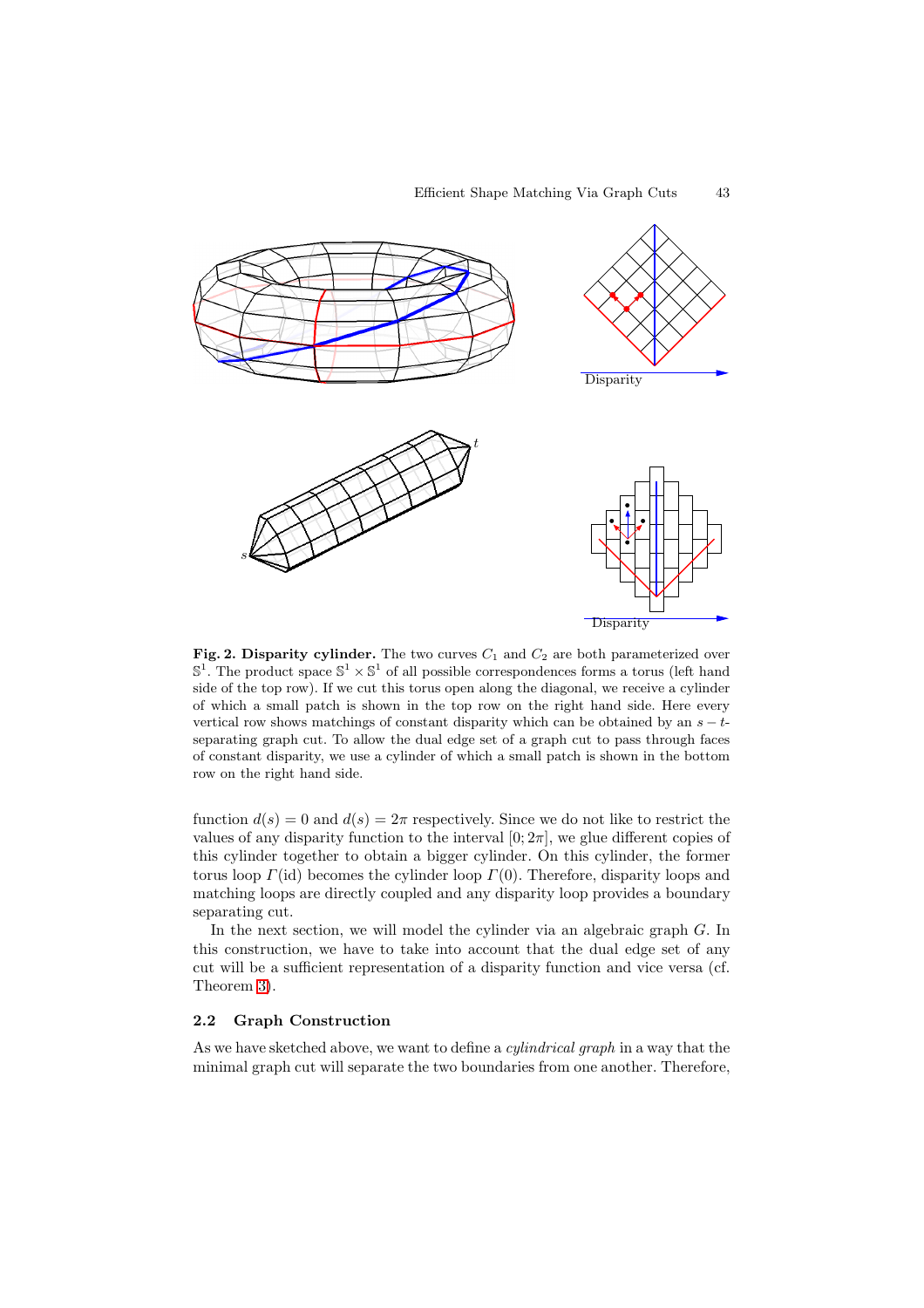#### 44 F.R. Schmidt et al.

we will place the source and the sink near either of these boundaries. By doing so, a cut that separates source from sink will also separate the boundaries of the cylinder. In addition, the cut shall represent a disparity function  $d : \mathbb{S}^1 \to \mathbb{R}$ . In this context, the circle  $\mathbb{S}^1$  represents the points on the first shape and the disparity  $d(s) := s - m(s)$  encodes the shift on the second shape that is necessary to receive an appropriate match.

One might believe that the cylinder could become arbitrarily long. However since self-occlusions are not allowed for a matching, the disparity can only vary within an interval of length  $2\pi$ . Since the starting disparity starts within the interval  $[0; 2\pi]$ , all disparity functions can be shifted in a way that afterwards, they are relocated within the interval  $[-2\pi; 2\pi]$ . Formally, this is stated in the following theorem.

**Theorem 1.** Any disparity function  $d : \mathbb{S}^1 \to \mathbb{R}$  has an equivalent representation  $\widehat{d}: \mathbb{S}^1 \to [-2\pi; 2\pi]$ .

<span id="page-5-0"></span>*Proof.* Since  $m$  has only positive derivatives, the derivative of  $d$  is bounded from above by 1. Therefore, the image set of  $d$  can be reduced to a compact interval  $[D_1; D_2]$  whose length is not bigger than  $2\pi$ . Since any disparity function starts at a disparity point  $d_0 \in [0; 2\pi]$  which is equivalent to a disparity point  $d_0 =$  $\frac{1}{2}$  $d_0-2\pi \in [-2\pi;0],$  any disparity function has a representation  $\hat{d}: \mathbb{S}^1 \to [-2\pi;2\pi]$ .  $\Box$ 

As illustrated at the right hand side in the top row of Figure 2, the canonical graph inhibits a path along vertices of constant disparity. Therefore, we choose a graph G with the property that the dual graph  $G^*$  allows three different transitions that are sketched on the right hand side in the bottom row of Figure 2. The explicit construction of this graph is the goal of this secti[on.](#page-4-0)

According to Theorem 1, it suffices to model a compact cylinder instead of a cylinder whose boundaries are positioned at infinity. This cylinder shall be represented by the Cartesian product of an interval  $I$  and a circle  $S$ :

$$
I := \{-(N+0.5), \dots, -1.5, -0.5, 0.5, 1.5, \dots, N+0.5\}
$$
  

$$
S := \{0, 0.5, 1, \dots, N-1, N-0.5\}
$$

Note that the circle is represented by a modulo space to assure that by increasing the points on the circle, we will eventually return to the starting point. Formally,  $(N - 0.5) + 0.5 \equiv 0 \mod N$ .

Now, we can construct the cylindrical graph  $G = (V, E, s, t, c)$  with vertices V, edges  $E \subset V \times V$ , source  $s \in V$ , sink  $t \in V$  and the capacity function  $c: E \to [0; \infty]$ . We define the set of vertices  $V := Z \sqcup \{s, t\}$  as the disjoint union of the cylinder  $Z := I \times S$  with the set of the source s and the sink t. Therefore, every vertex  $v = (v_d, v_x) \in Z$  consists of a disparity value  $v_d$  and a point  $v_x$  on a circle. Here,  $v_x$  shall encode a point on the first shape  $\mathcal{C}_1$  and  $v_x-v_d$  a point on the second shape  $\mathcal{C}_2$ . Thus,  $v_d$  encodes the disparity  $d(v_x)$ . Note that if  $v_d$  is an integer, the pair  $(v_d, v_x)$  is not an element of Z. Some of these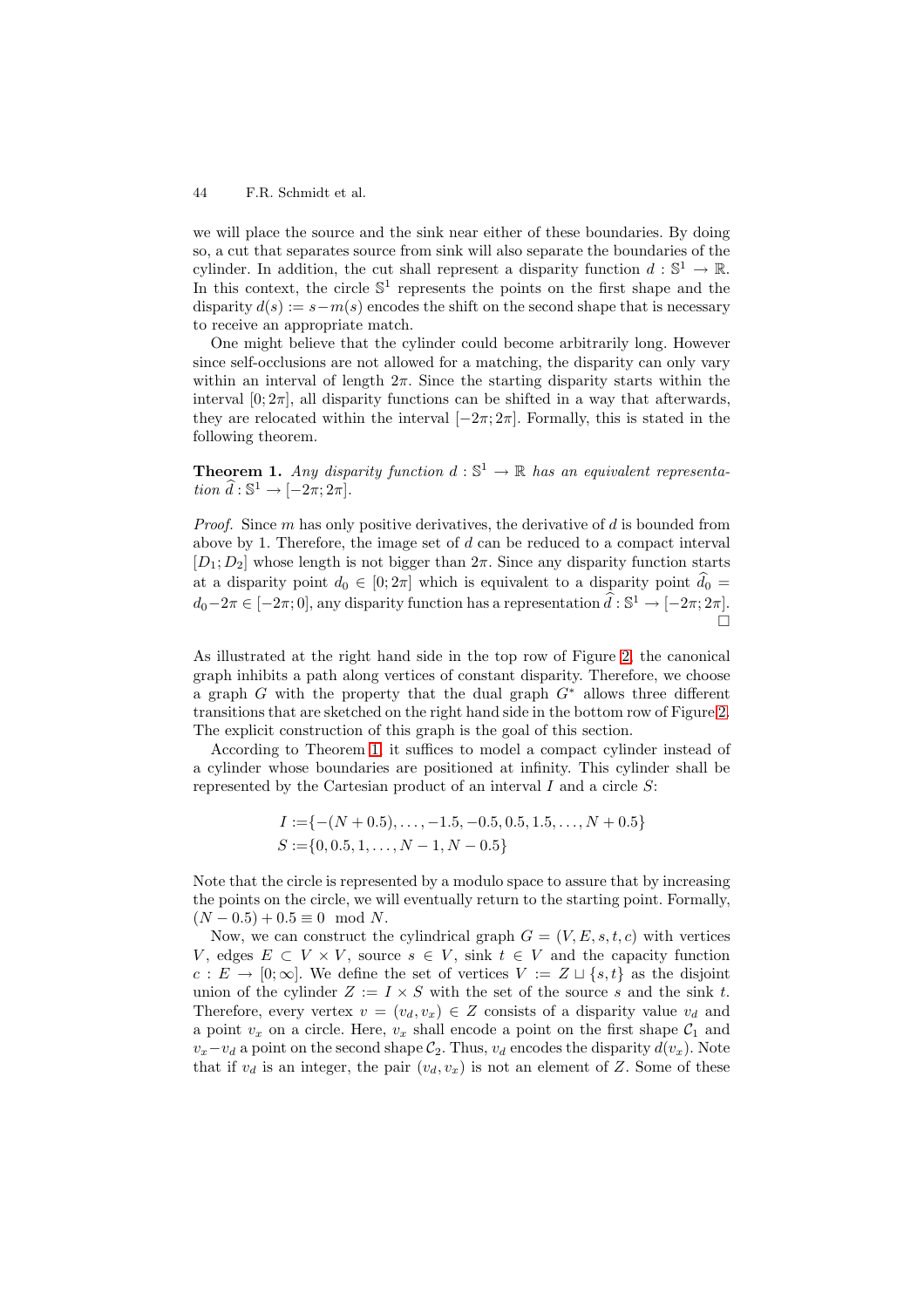integer pairs shall in fact represent the faces of the cylinder. Every graph cut cuts the cylinder open along these faces and describes a closed path in the dual graph  $G^*$ . Therefore, the pairs  $(v_d, v_x)$  with an integer  $v_d$  are mainly reserved for a convenient representation of the graph cut. Let us return to the graph construction. The edges  $E$  shall connect the source s with the *left boundary* of the cylinder and the *right boundary* of the cylinder with the sink  $t$  (cf. Figure 2). Moreover, some direct neighbors on the cylinder are connected in a way that a structure like a brick wall emerges (cf. Figure 3):

$$
E := \{s\} \times \{(- (N + 0.5) \times S) \times \{t\} \cup \{t\} \cup \{t\} \cup \{t\} \cup \{t\} \cup \{t\} \cup \{t\} \cup \{t\} \cup \{t\} \cup \{t\} \cup \{t\} \cup \{t\} \cup \{t\} \cup \{t\} \cup \{t^1, v^2 \} \in Z \times Z | v^2 - v^1 = \{0\}, v^1 + \left(\begin{matrix} 0.5 \\ -0.5 \end{matrix}\right) \in (2\mathbb{Z}) \times \mathbb{Z} \} \cup \{v^1, v^2 \} \in Z \times Z | v^2 - v^1 = \{0\}, v^1 - \left(\begin{matrix} 0.5 \\ 0.5 \end{matrix}\right) \in (2\mathbb{Z}) \times \mathbb{Z} \} \cup \{v^1, v^2 \} \in Z \times Z | v^1 - v^2 = \{0\}, v^2 + \left(\begin{matrix} 0.5 \\ -0.5 \end{matrix}\right) \in (2\mathbb{Z}) \times \mathbb{Z} \} \cup \{v^1, v^2 \} \in Z \times Z | v^1 - v^2 = \{0\}, v^2 - \left(\begin{matrix} 0.5 \\ 0 \end{matrix}\right) \in (2\mathbb{Z}) \times \mathbb{Z} \} \cup \{v^1, v^2 \} \in Z \times Z | v^1 - v^2 = \{0\}, v^2 - \left(\begin{matrix} 0.5 \\ 0 \end{matrix}\right) \in (2\mathbb{Z}) \times \mathbb{Z} \}
$$

With this construction every rectangular patch

$$
F_{d,x} := [d - 0.5; d + 0.5] \times \left[ x - \frac{d+1}{2}; x - \frac{d-1}{2} \right]
$$

will carry the disparity information of an appropriate matching. In the next section, we show the equivalence of the graph cut approach and the usual shortest path method. Since the capacity c shall encode the functional  $(1)$ , we are interested in the squared curvature difference as a measure of similarity. Therefore, we may define the *curvature similarity function*  $(x, y) \mapsto (\kappa_1(x) - \kappa_2(y))^2$  between a point x on shape  $C_1$  and a point  $y := x - d$  on shape  $C_2$ . Now, this function can be discretized via a similarity matrix  $M \in \mathbb{R}^{N \times N}$  for any gi[ve](#page-3-1)n  $N \in \mathbb{N}$ . This matrix measures the similarity on the vertices of discretized shapes. Since the capacities of the graph  $G$  shall carry the similarity of shape edges, this is done by integrating the curvature similarity function. Together with the smoothness term  $\alpha$  in (1), we introduce the capacity function:

<span id="page-6-0"></span>
$$
c(e) := \begin{cases} \frac{m_{x,x-d} + m_{x+1,x+1-(d+1)}}{2} + \alpha & , \text{ if } e = \left( \binom{d+0.5}{x - \frac{d-1}{2}}, \binom{d+0.5}{x - \frac{d}{2}} \right) \\ \frac{m_{x,x-d} + m_{x+1,x+1-d}}{\sqrt{2}} & , \text{ if } e = \left( \binom{d-0.5}{x - \frac{d-1}{2}}, \binom{d+0.5}{x - \frac{d-1}{2}} \right) \\ \frac{m_{x,x-d} + m_{x,x-(d+1)}}{2} + \alpha & , \text{ if } e = \left( \binom{d-0.5}{x - \frac{d}{2}}, \binom{d-0.5}{x - \frac{d-1}{2}} \right) \\ \infty & , \text{ else} \end{cases} (2)
$$

In the next section, we will see that the explicit choice of the capacities will in fact lead to the equivalence of the graph cut approach and the shortest path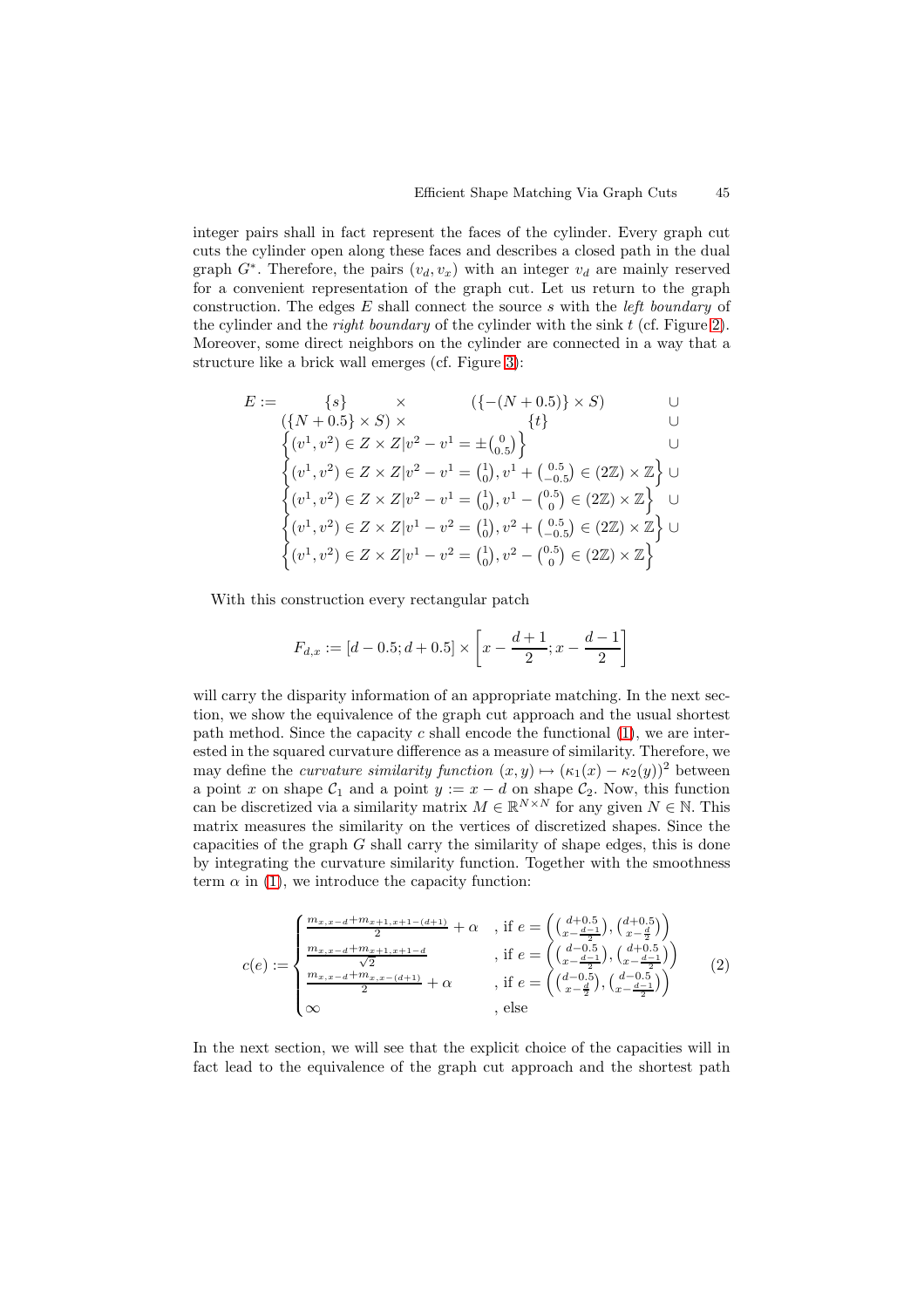

<span id="page-7-1"></span>**Fig. 3. Graph Construction used for Shape Matching.** Every rectangle  $F_{d,x}$ corresponds to a point  $x$  on shape one and its disparity  $d$  in respect to a point on shape two. A cut through this graph therefore assigns a disparity to each point on shape one. The edge weights need to be chosen in such a way that the cut edges measure the difference of curvatures of corresponding points on both shapes (cf. (2)). The three arrows on the right hand side indicate permissible transits: the left arrow amounts to a step along shape two, the right arrow corresponds to a step along shape one, while the vertical arrow indicates a step along both shapes (thus keeping the disparity constant).

method. To conclude the construction, we like to define the dissimilarity of two given shapes in the mean of minimal graph cuts:

**Definition 1 (Shape Distance).** Given two shapes  $C_1$  and  $C_2$  with their discretized curvature dissimilarity matrix  $M \in \mathbb{R}^{N \times N}$ . Via this matrix the above graph  $G = (V, E, s, t, c)$  is defined. We will call

$$
dist(\mathcal{C}_1, \mathcal{C}_2) := \min_{\substack{V = S \sqcup T \\ s \in S, t \in T}} \sum_{e \in E \cap (S \times T)} c(e)
$$

the distance between the shapes.

## **3 Equivalence to Shortest Path Formulation**

<span id="page-7-0"></span>In this section, we present the equivalence between the graph cut method and the shortest path method. To this end, we will show that every cut of the graph represents a disparity function and vice versa. In addition, we will show that a minimal graph cut of G represents a disparity function that minimizes the functional  $(1)$ .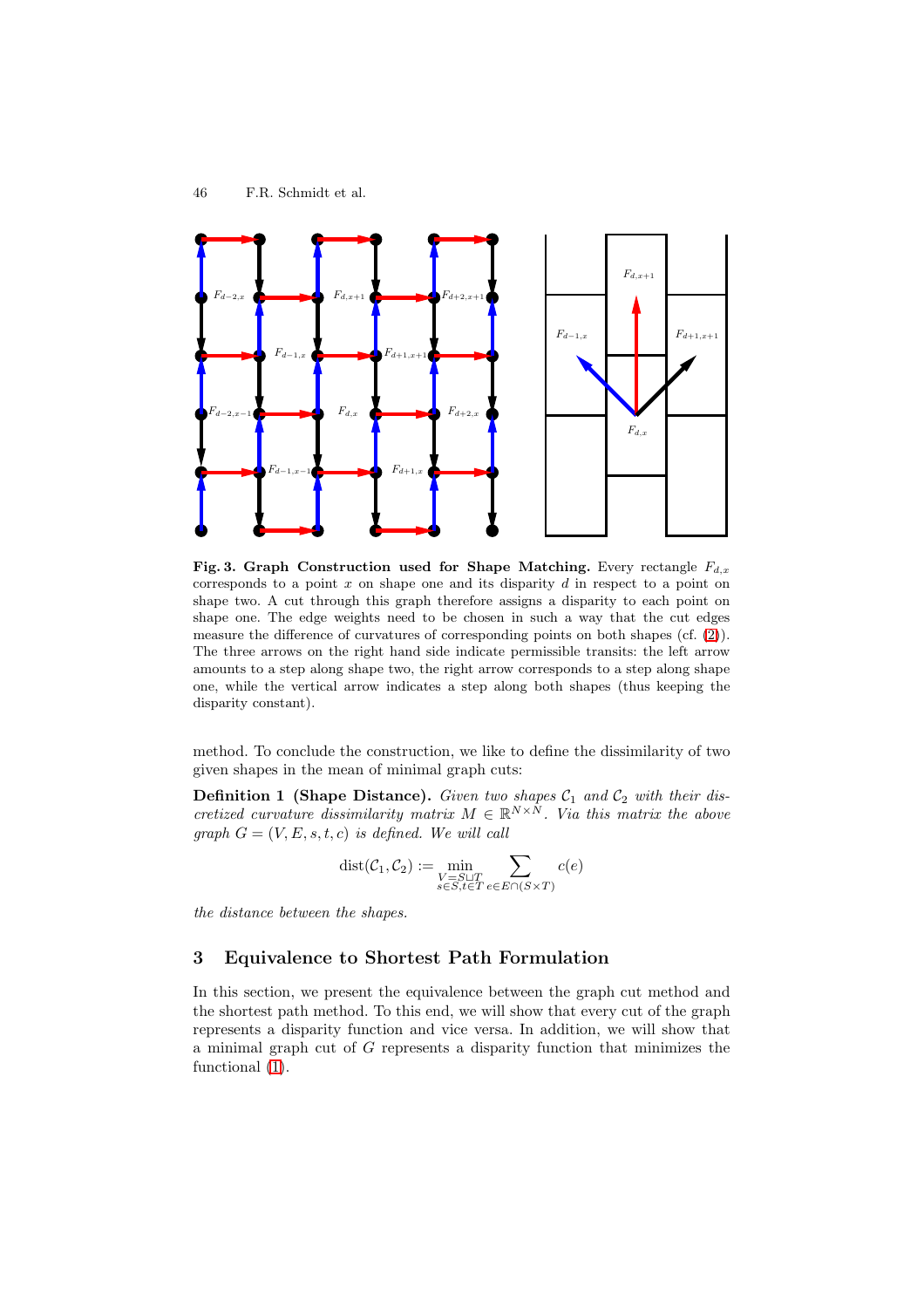As we have pointed out, the graph G describes the surface of a closed cylinder and thus, induces a set  $F = \{F_{d,x}\}\$  of faces. Since every edge  $e \in E$  separates a right face  $f_r(e) \in F$  from a left face  $f_l(e) \in F$ , a weighted dual graph  $G^* =$  $(F, E^*, w)$  can be defined as follows:

$$
e^* := (f_r(e), f_l(e)) \qquad \qquad w(e^*) := c(e).
$$

In the following theorem, we will show that any graph cut of  $G$  will provide a cycle in the dual graph  $G^*$  which separates the two boundaries of the cylinder from one another.

**Theorem 2.** Let  $G = (V, E, s, t, c)$  the cylindrical graph introduced in the last section and  $S, T \subset V$  a minimal cut with cut edges  $X = E \cap (S \times T)$ . Then, the dual set  $X^* \subset E^*$  is a cycle in the dual graph  $G^*$ . Moreover,  $X^*$  separates the two boundaries of the cylinder from one another.

*Proof.* Since  $G$  is a planar graph, every cut edge set and especially the minimal cut edge set X provides a cycle  $X^*$  in  $G^*$  [23]. Because the cut  $(S, T)$  with

$$
\widetilde{S} := \{(v_x, v_d) \in Z | v_d < 0\} \sqcup \{s\} \quad \text{and} \\
\widetilde{T} := \{(v_x, v_d) \in Z | v_d > 0\} \sqcup \{t\}
$$

has finite cut edge costs, there is no edge of infinite capacity in the minimal cut edge set X. Therefore, the left boundary of the cylinder  $Z$  belongs to  $S$ , the right boundary of Z belongs to T and the path  $X^*$  separates the two boundaries from one another.

Since every disparity d separates the two boundaries of the cylinder from one another,  $d$  encodes a graph cut in  $G$ . According to the possible transits of the dual cut path  $X^*$  (right hand side of Figure 3),  $X^*$  describes the discretized graph of a function and not a relation which would imply a movement of a path to the right or to the left that do not have an upward component. Therefore, we have proven the following theorem

**Theorem 3.** Given the graph G, the dual edge [s](#page-7-1)et of any cut is a representation of a disparity function and vice versa.  $\Box$ 

<span id="page-8-0"></span>Summarized, we have shown that the graph cut method covers the whole space of disparity functions. Now, we will approach the energy functional (1) itself and show that the cut edge costs of any cut X is equal to the cost of an equivalent path according to the shortest path method. To this purpose, we will revisit this method. It chooses an initial matching  $(1, y) \in \mathbb{S}^1 \times \mathbb{S}^1$  and afterwards, cuts the image set  $\mathbb{S}^1 \times \mathbb{S}^1$  open along the two curves  $\{1\} \times \mathbb{S}^1$  a[nd](#page-3-1)  $\mathbb{S}^1 \times \{y\}$ . By doing so, one receives a square and the graph of an arbitrary matching  $m:\mathbb{S}^1\to\mathbb{S}^1, m(1)=y$  becomes a path from  $(0,0)$  to  $(2\pi,2\pi)$ . Discretizing this square and using the Dynamic Time Warping algorithm, the energy  $E(m)$  is minimized over all mappings fulfilling  $m(1) = y$ . By varying now the fixed value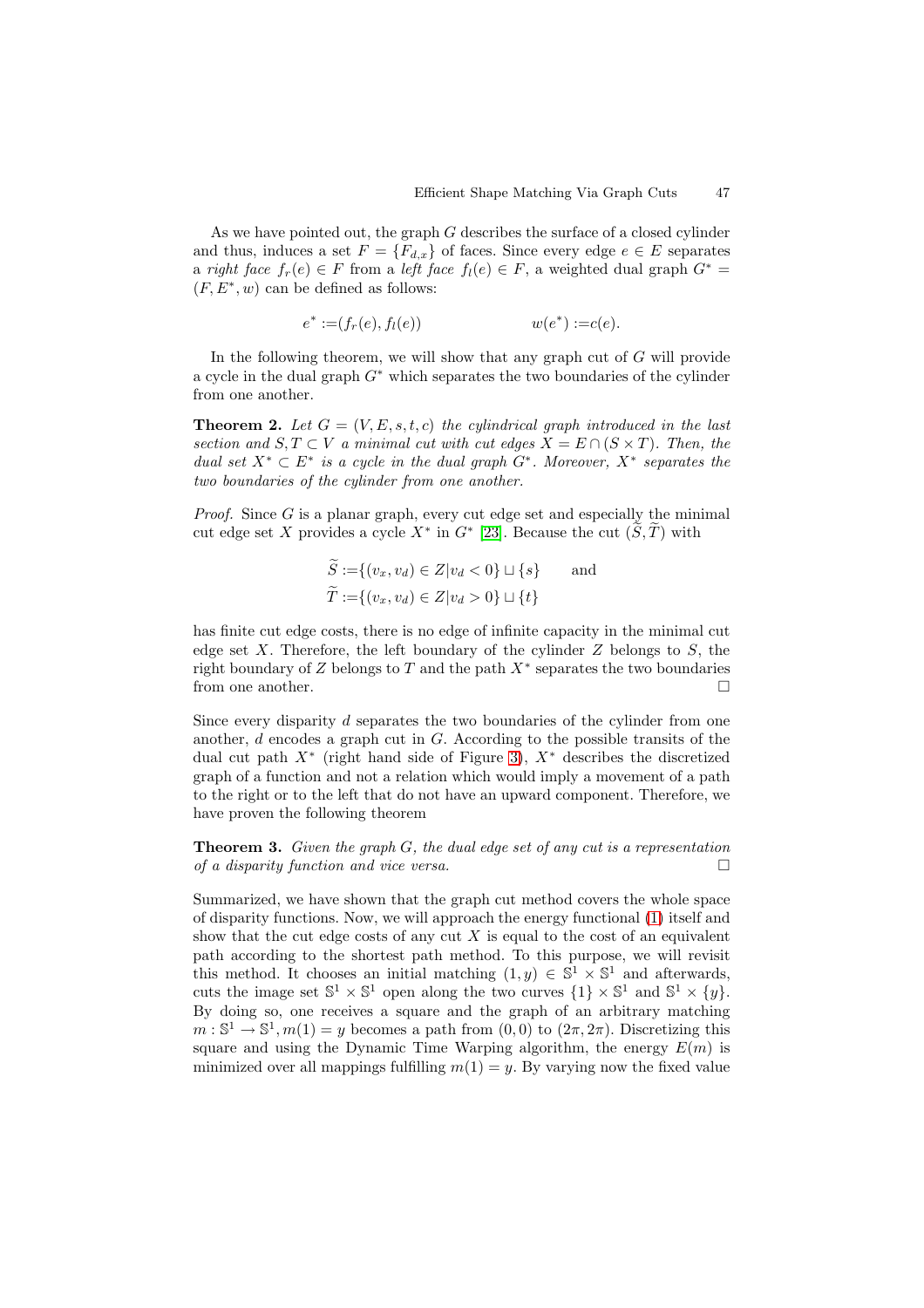#### 48 F.R. Schmidt et al.

 $y \in \mathbb{S}^1$ , the minimum of  $E(m)$  will eventually be found. Therefore the algorithm can mathematically be summarized as

$$
\min_{m \in \text{Diff}^+(\mathbb{S}^1)} E(m) = \min_{y \in \mathbb{S}^1} \min_{\substack{m \in \text{Diff}^+(\mathbb{S}^1) \\ m(1) = y}} E(m).
$$

The proposed graph cut approach on the other hand, calculates the minimum of  $E$  directly by exploiting the dual properties of planar graphs. We want to emphasize that the choice of an initial matching is a challenging task, since a continuous variation of a shape will lead to discrete jumps in the matching. By using graph cuts, we solve this problem *continously*, since the used graph cut algorithm [4] uses the max-flow minimal-cut theorem [6,7]. In [15] the functional (1) was represented by a graph with the following edge costs  $c_{SP}$ :

$$
c_{SP}((x, y), (x + 1, y)) = \frac{m_{x,y} + m_{x+1,y}}{2} + \alpha
$$
  

$$
c_{SP}((x, y), (x + 1, y + 1)) = \frac{m_{x,y} + m_{x,y+1}}{\sqrt{2}}
$$
  

$$
c_{SP}((x, y), (x, y + 1)) = \frac{m_{x,y} + m_{x,y+1}}{2} + \alpha
$$

In the proposed graph cut approach, we have to translate the notion  $(x, y)$  into the notion  $(d, x)$ , whereas  $d := x - y$ . The graph cut costs  $c_{GC}$  become therefore respectively (cf. Figure 3 and (2)):

$$
c_{GC}(F_{d,x}, F_{d+1,x+1}) = \frac{m_{x,x-d} + m_{x+1,x+1-(d+1)}}{2} + \alpha = c_{SP}((x,y),(x+1,y))
$$

$$
c_{GC}(F_{d,x}, F_{d,x+1}) = \frac{m_{x,x-d} + m_{x+1,x+1-d}}{\sqrt{2}} = c_{SP}((x,y),(x+1,y+1))
$$

$$
c_{GC}(F_{d,x}, F_{d-1,x}) = \frac{m_{x,x-d} + m_{x,x-(d-1)}}{2} + \alpha = c_{SP}((x,y),(x,y+1))
$$

This proves the equivalence of the graph cut algorithm and the shortest path method to calculate an optimal matching of two given shapes.

# **4 Integral Invariants and Curvature**

<span id="page-9-0"></span>The shape matching via graph cuts as introduced above relies on local features such as curvature. In practice, these need to compute in a robust manner. To this end, [15] introduced features via integrals. Since these features were invariant under rigid body motions, they were called *integral invariants*. One of these integral invariants approximated the curvature by calculating the intersection of the shape's interior and a circle of fixed radius  $r$  (cf. Figure 4).

In [con](#page-15-3)trast to [15], we perform a Taylor approximation of the invariant which is exact up to first order. Therefore, consider  $c : \mathbb{S}^1 \to \mathbb{C}$  a closed curve with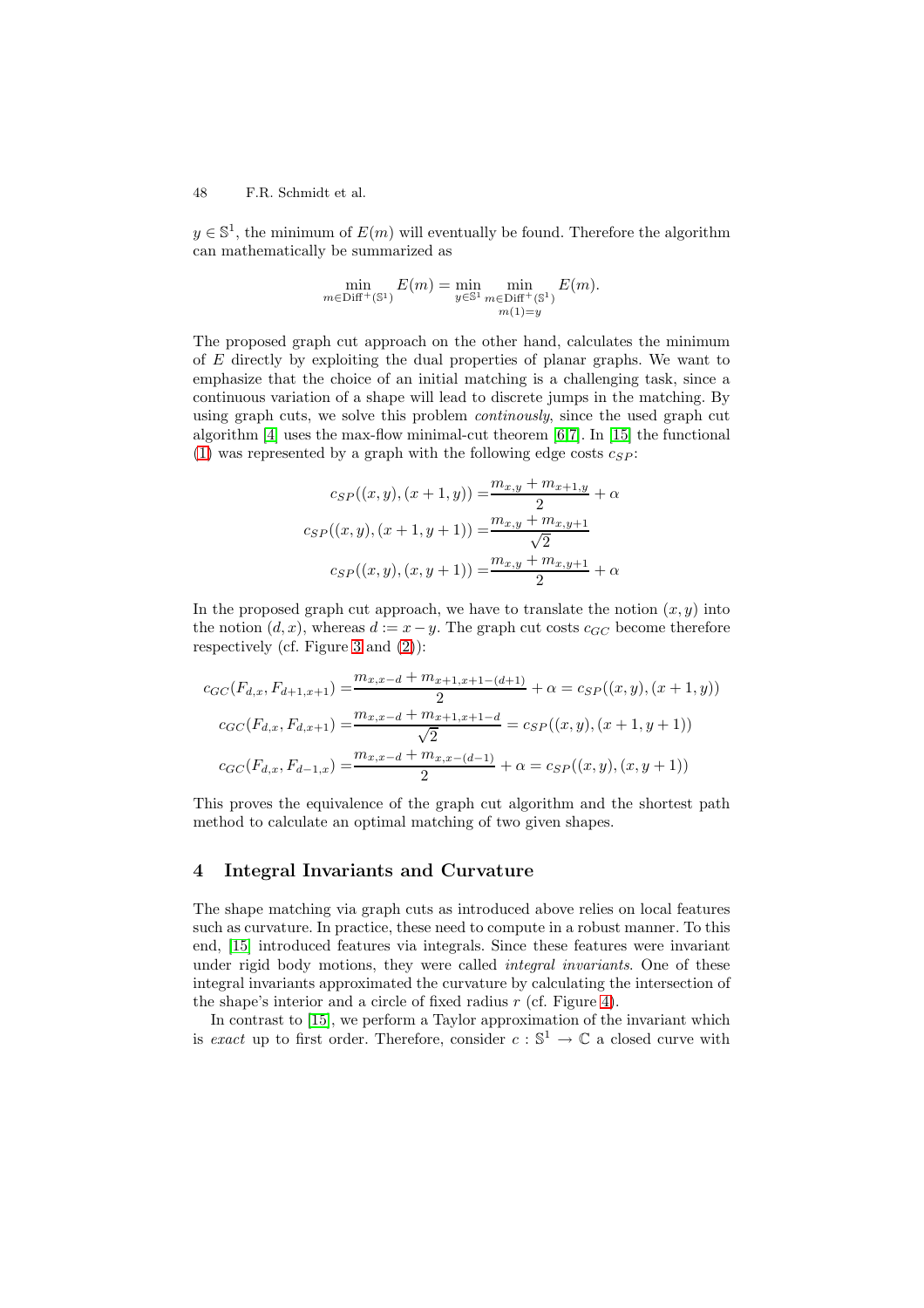

**Fig. 4. Curvature calculation.** The curvature at any point along the curve can be estimated from the intersection  $A_r$  of a ball with radius r centered at the curve point with the interior of the shape.  $R = \frac{1}{\kappa}$  is the radius of the osculating curve (cf. (3)).

its curvature function  $\kappa : \mathbb{S}^1 \to \mathbb{R}$ . Near the point  $c(t)$ , the curve c can be described via [a](#page-10-0) circle with radius  $R(t) := \frac{1}{\kappa(t)}$ . This approximation is a second order approximation of c. For a radius  $r$ , let  $A_r$  be the area of the set  ${x \text{ inside } c \mid ||x - c(t)||^2 \leq r^2}.$  Thus, we obtain

$$
A_r \approx \int_{-a}^{a} \sqrt{R^2 - \tau^2} - \left[R - \sqrt{r^2 - \tau^2}\right] d\tau
$$

$$
= R^2 \sin^{-1}\left(\frac{a}{R}\right) + r^2 \sin^{-1}\left(\frac{a}{r}\right) - Ra
$$

whereas  $a = \sqrt{r^2 - \left(\frac{r^2}{2R}\right)^2}$ . Introducing  $\varphi := \sin^{-1}\left(\frac{r}{2R}\right)$ , we receive

$$
\frac{A_r}{r^2} \approx \frac{1}{2} \left( \frac{\varphi}{\sin(\varphi)^2} - \frac{\cos(\varphi)}{\sin(\varphi)} \right) + \frac{\pi}{2} - \varphi
$$

The linear Taylor approximation of the right hand side leads to the expression  $\frac{\pi}{2} - \frac{2}{3}\varphi$ . Therefore, the curvature  $\kappa$  can be approximated via

<span id="page-10-0"></span>
$$
\kappa \approx \frac{2}{r} \sin \left( \frac{3\pi}{4} - \frac{3A_r}{2r^2} \right) \tag{3}
$$

Note that the quadratic approximation error can be reduced by decreasing the radius r. Moreover,  $\kappa = \lim_{r \to 0} \frac{2}{r} \sin\left(\frac{3\pi}{4} - \frac{3A_r}{2r^2}\right)$ . In our implementation, we used the right hand side of (3) to calculate the curvature function of a given curve.

# **5 Experimental Res[ul](#page-10-0)ts**

In this section, we will present the results of the presented matching method. by starting with some applications like articulations and noise. In the last subsection, we will analyze the runtime of the graph cut method and the shortest path method. Except for the noise examples, we always used shapes that were provided by the LEMS laboratory of the Brown University [20].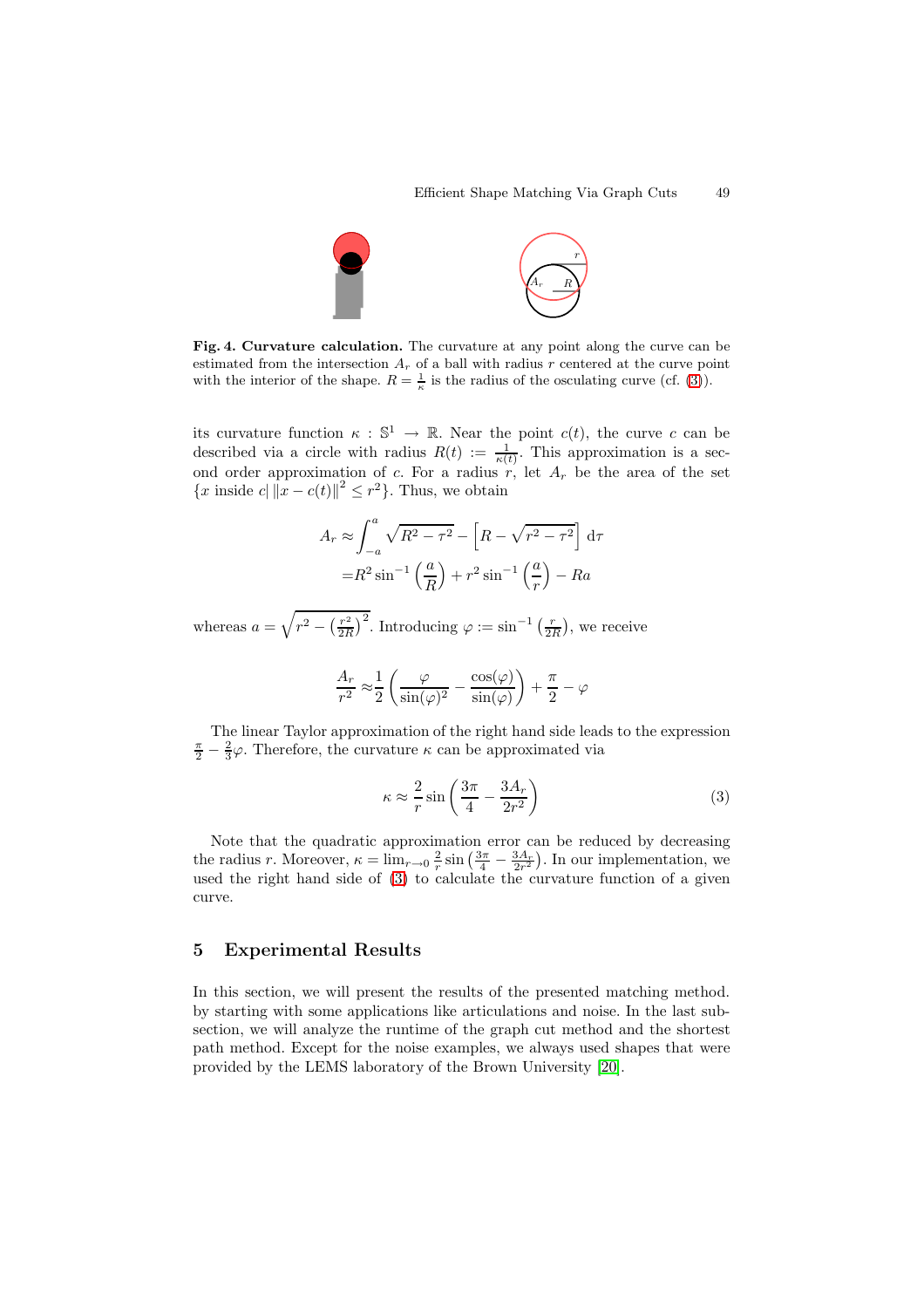

**Fig. 5. Articulation.** The matching is visualized via numbered shape points. Left: The original shape with 10 selected points. *Middle:* A shape with an articulated thumb. Right: A shape with two articulated fingers.

<span id="page-11-0"></span>

**Fig. 6. Gaussian noise.** The matching between an original hand and a hand added with Gaussian noise is visualized. From left to right the standard deviation is  $\sigma =$  $0, 0.5, 1, 3, 4$ . At  $\sigma = 4$  a matching starts to collapse (cf. point 4).

## **5.1 Matching with Articulated Parts**

In practice, a shape is the 2D-projection of a given 3D-object. To match two different images of the same object, we have to take the flexibility of the 3Dobject into account. The simplest way in doing so, is to allow a certain bending of the given shape. In Figure 5, a matching is visualized by showing some correspondent points on three given shapes. As we can see, the graph cut approach handles the matching of articulated parts in both cases very well.

#### **5.2 Robustness to Nois[e](#page-11-0)**

Every task in Computer Vision has to deal with the uncertainty of the observed data. Thus, any matching method has to handle this task in the best way possible. Since we are using an integral description of the curvature (cf. Section 4), this task is handled until we reach a point where even a human has its problems to recognize the object. In Figure 6, we see a hand with increasing Gaussian noise which is added in normal direction of every shape point. Until a standard [de](#page-9-0)viation of  $\sigma = 4$  is reached, the matching method works accurately. Besides these generated examples, Figure 7 shows that the matching for real data works also very well.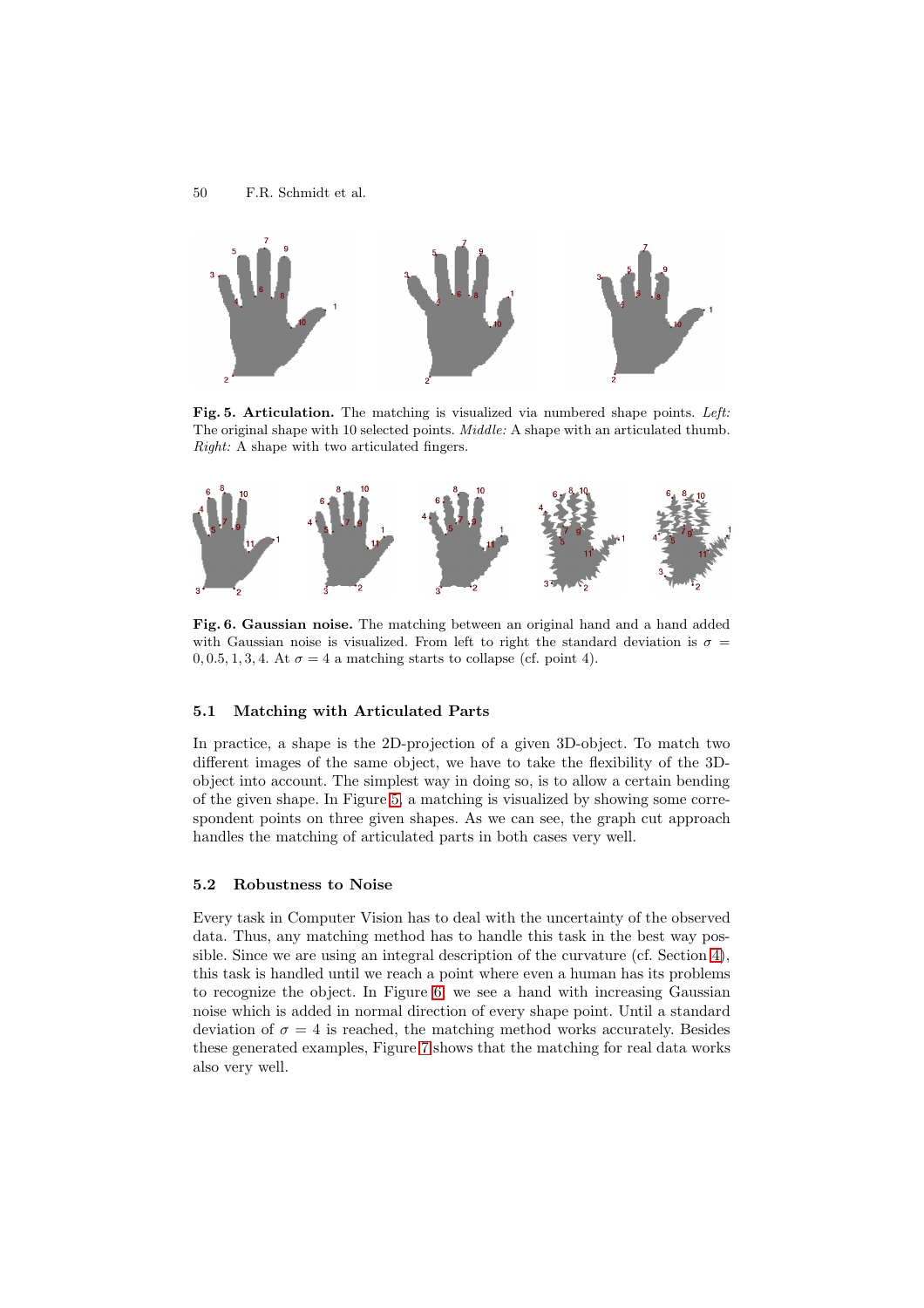

**Fig. 7. Matching examples.** Horses, cows (incl. one donkey) and jets are matched accurately.

## **5.3 Comparison with Dynamic Time Warping**

In comparison with the shortest path method using Dynamic Time Warping, it is not clear whether the Graph Cut method is faster or slower. In fact, there are examples for which the proposed Graph Cut method is faster and other examples for which the Dynamic Time Warping method outperforms the Graph Cut method. In this section, we will analyze two of these examples to make some performance assumptions.

In Figure 8, we see that for similar shapes the proposed method outperforms the DTW method. On the other hand, for different shapes the opposite is the case. Therefore, it looks like the Graph Cut method handles similar shapes quite easier than un-similar shapes. It is a known fact that the efficient calculation of a [m](#page-13-0)aximum flow within a network depends highly on the edges' capacities. Unfortunately, this disadvantage of graph cut applications can create the bottleneck of the shape matching method for some examples. If two shapes  $C_1, C_2 \in \mathcal{S}$  are similar to one another,  $dist(C_1, C_2)$  and thus the maximum flow is quite small. In other words, the maximum flow is close to the initial flow which is zero. Therefore, the amount of augmented paths that has to be examined by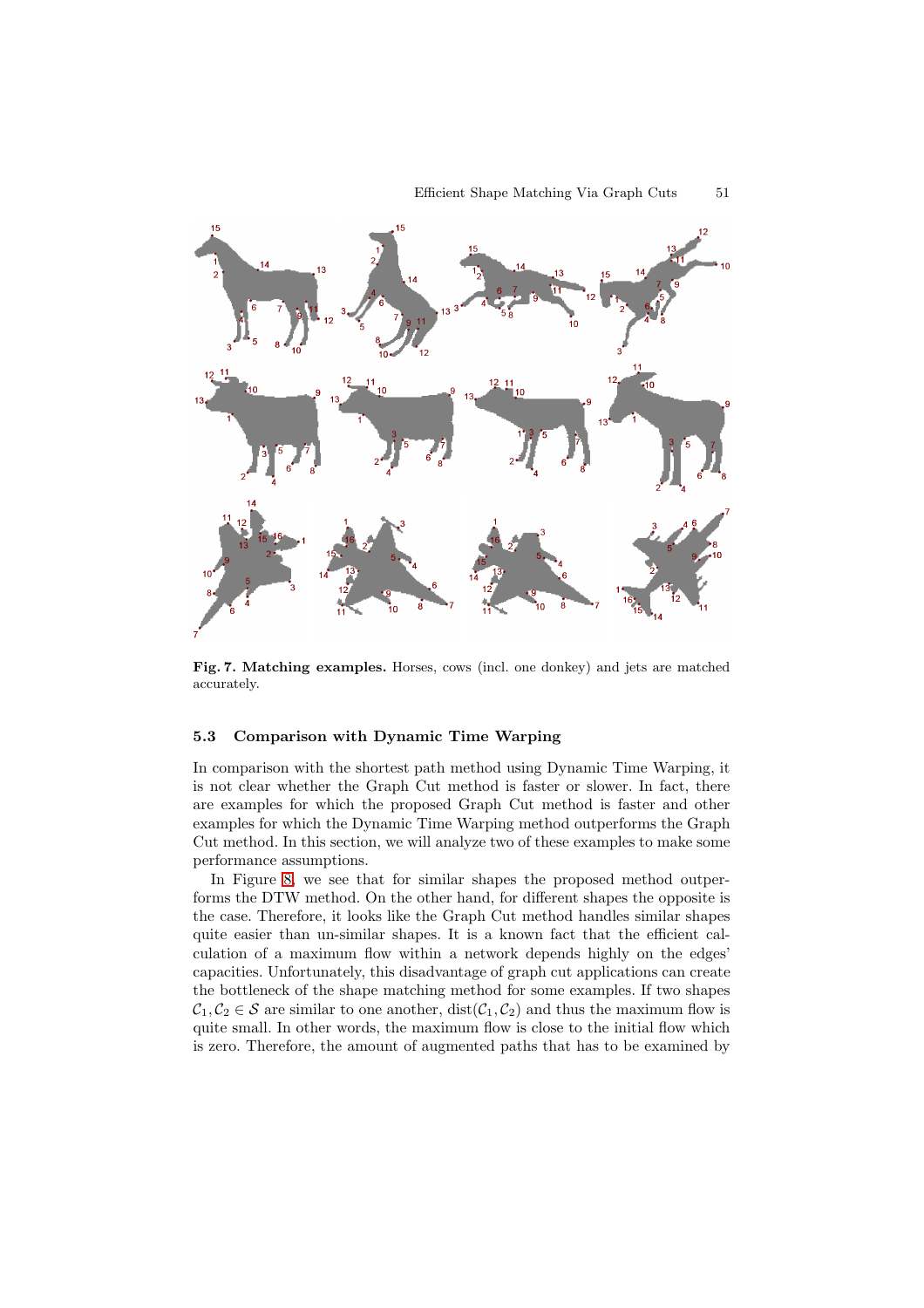

**Fig. 8. Runtimes of shape matching.** Here, the runtime of the proposes graph cut method and the commonly known shortest path method using DTW is plotted against the sampling rate of both given shapes. We can see that there are cases where the graph cut method outruns the DTW method. But that this is not always the case.

<span id="page-13-0"></span>the Graph Cut algorithm is rather small and the proposed method works nearly instantly.

Note that the central advantage of the Graph Cut approach is the fact that every cut provides a *cycle* within the dual graph. Therefore the path  $X^*$  that has been induced by a minimal cut  $X$  fulfills always the constraint of being a closed path. Since this constraint has to be forced on the shortest path method, the DTW method always need  $\mathcal{O}(N^3)$  calculation steps which is a disadvantage for similar shapes. For very different shapes, the DTW method does its job well and outperforms the more sophisticated Graph Cut method in finding the minimal matching whose semantic in the meaning of matching is of course quite questionable.

#### **5.4 Graph Cut Algorithm**

For the implementation of the shape matching, we used the implementation presented in [4] which works for segmentation problems in linear time. Unfortunately, this algorithm does not always provide a linear runtime in the size of the graph for the shape matching context. But as we have seen above, it outperforms the shortest path algorithm in some cases.

The mini[mu](#page-14-10)m-cut maximum-flow algorithm of [4] was developed to handle energy minimization problems in Computer Vision. This algorithm looks for augmenting paths from source to sink and updates the flow accordingly. To this end, it constructs a search tree to decide which paths are good candidates of an augmenting path. Since the method depen[ds](#page-14-10) highly on the amount of augmented paths that have to be considered, this method is fast for a shape matching scenario which starts with a flow that is close to the maximum flow. This is always the case for similar shapes, i.e.  $dist(\mathcal{C}_1, \mathcal{C}_2) \approx 0$ . Because the method looks for the whole matching in a continuous manner, the difficult task of finding a starting match is done on the fly by the used method.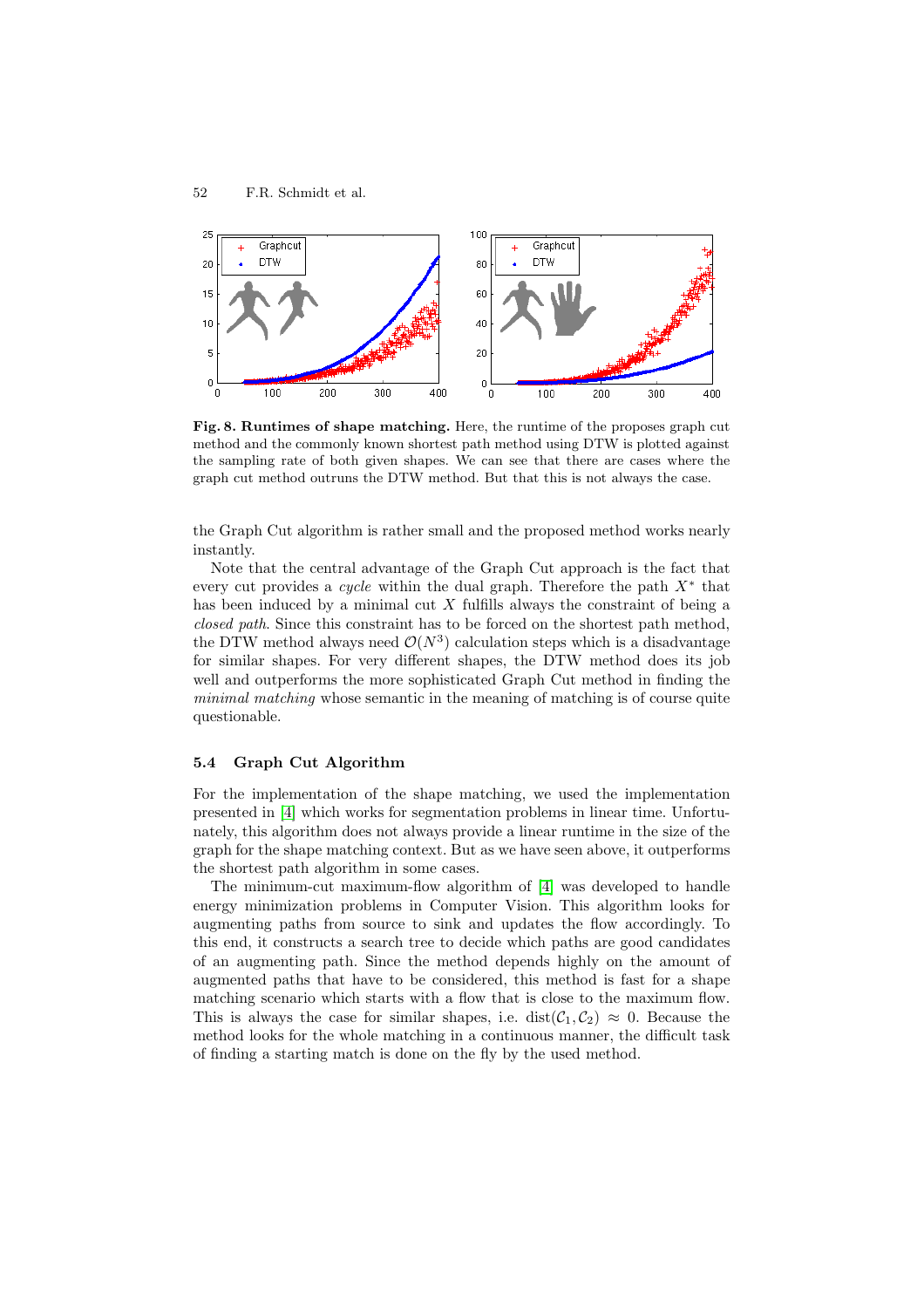## **6 Conclusion and Future Work**

In this paper, we proposed a polynomial-time algorithm for matching two planar shapes which is based on casting the matching problem as one of computing the minimal cut through a 2D graph embedded in  $\mathbb{R}^3$ . We proved that the graph cut problem is equivalent to the traditional shortest path formulation. However, in contrast to the previously proposed solution by Dynamic Time Warping (DTW), the graph cut formulation allows to circumvent the complete search over an initial correspondence. The minimum cut is computed by solving the dual maximum flow problem. The matching is by construction invariant to rigid body motions. In addition, experimental results show that shapes can be reliably matched despite articulation of parts and significant amounts of noise. Runtime comparisons between the proposed graph cut formulation and DTW indicate that the proposed method outruns the DTW method at least for similar shapes. Further effort is focused on obtaining additional speed-up, by considering a more suitable max-flow algorithm. There have been practical improvements of the DTW method [1,19]. At the same time, we expect that more adapted graph cut algorithms may lead to similar speedups.

# **References**

- 1. Appleton, B.C.: Globally minimal contours and surfaces for image segmentation. PhD thesis, University of Queensland, Australia (December 2004)
- 2. Bakircioglu, M., Grenander, M., Khaneja, N., Miller, M.I.: Curve matching on brain surfaces using frenet distances. Human Brain Mapping, pp. 329–333 (1998)
- <span id="page-14-6"></span>3. Basri, R., Costa, L., Geiger, D., Jacobs, D.: Determining the similarity of deformable shapes. Vision Research 38, 2365–2385 (1998)
- <span id="page-14-4"></span>4. Boykov, Y., Kolmogorov, V.: An experimental comparison of min-cut/max-flow algorithms for energy minimization in vision. IEEE Trans. on Patt. Anal. and Mach. Intell. 26(9), 1124–1137 (2004)
- <span id="page-14-2"></span>5. Dryden, I.L., Mardia, K.V.: Statistical Shape Analysis. Wiley, Chichester (1998)
- <span id="page-14-10"></span>6. Elias, P., Feinstein, A., Shannon, C.E.: A note on the maximum flow through a network. IRE Transactions on Information Theory (later IEEE Transactions on Information Theory) IT-2, 117–199 (1956)
- <span id="page-14-8"></span><span id="page-14-1"></span>7. Ford Jr., L.R., Fulkerson, D.R.: Maximal flow through a network. Canadian Journal of Mathematics 8, 399–404 (1956)
- 8. Galilei, G.: Discorsi e dimostrazioni matematiche, informo a due nuoue scienze attenti alla mecanica i movimenti locali. appresso gli Elsevirii; Opere VIII (2) (1638)
- <span id="page-14-9"></span><span id="page-14-0"></span>9. Gdalyahu, Y., Weinshall, D.: Flexible syntactic matching of curves and its application to automatic hierarchical classication of silhouettes. IEEE Trans. on Patt. Anal. and Mach. Intell. 21(12), 1312–1328 (1999)
- <span id="page-14-5"></span>10. Geiger, D., Gupta, A., Costa, L.A., Vlontzos, J.: Dynamic programming for detecting, tracking and matching deformable contours. IEEE Trans. on Patt. Anal. and Mach. Intell. 17(3), 294–302 (1995)
- <span id="page-14-7"></span><span id="page-14-3"></span>11. Greig, D.M., Porteous, B.T., Seheult, A.H.: Exact maximum a posteriori estimation for binary images. J. Roy. Statist. Soc. Ser. B. 51(2), 271–279 (1989)